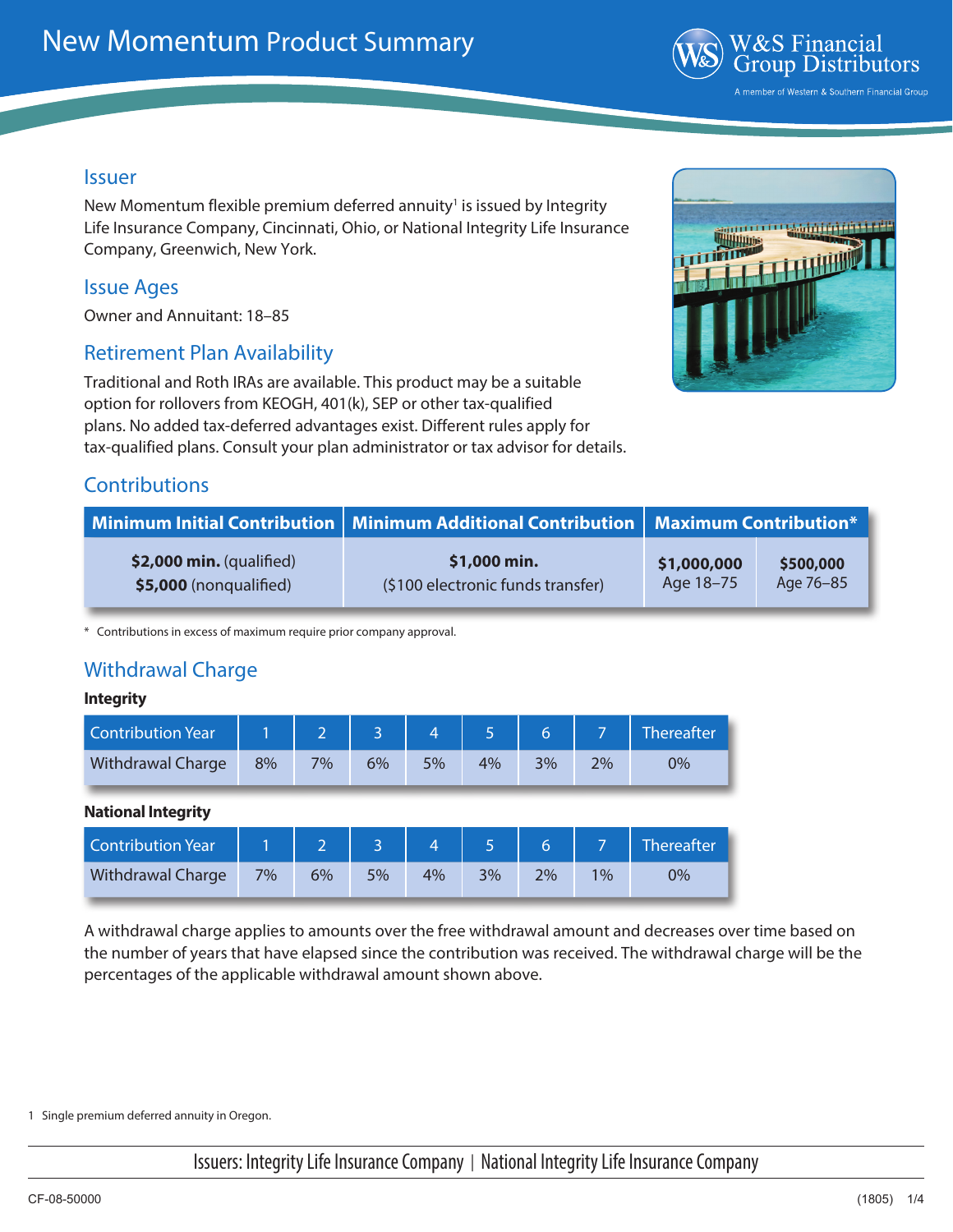### Guaranteed Rate Options

Initial fixed interest Guaranteed Rate Option (GRO)<sup>2</sup> periods of 5, 6, 7 and 10 years<sup>3</sup> (subject to minimum interest rate) available with a first-year enhancement of 0.75% on all contributions. After the first year, the initial rate less 0.75% is guaranteed for the remaining GRO period. A Quarterly Interest Option (QIO) guarantees a fixed rate of interest declared quarterly. Renewal GROs may change.

Integrity and National Integrity guarantee a minimum interest rate as defined in your contract.

#### Market Value Adjustment (MVA)

During a guarantee period of more than one year, which is called a Guaranteed Rate Option (GRO), an MVA applies to withdrawals in excess of the free withdrawal amount, early transfers, and if applicable, annuitizations. The MVA reflects the effect of the change in the interest rates we offer between the time the GRO was selected and the time the MVA is applied. Generally, if interest rates increase, the MVA reduces your contract's value. On the other hand, if interest rates decrease, the MVA increases your contract's value.

The MVA will not result in a value of less than the contribution applied at the beginning of the current GRO, minus withdrawals taken during the current GRO (including any withdrawal charge, but not considering any MVA), plus interest credited at the guaranteed minimum interest rate. Withdrawal charges may reduce this amount.

An MVA does not apply during the last 30 days of the GRO or to the death benefit. It applies to your annuity benefit only if the application of the withdrawal charge and the MVA would increase the amount applied to the income option.

#### How the MVA Works

The following examples illustrate how the MVA is calculated by multiplying the MVA factor<sup>4</sup> by the surrender amount:

The owner places \$10,000 in the 5-year GRO at 2.00% (plus a 0.75% first-year-only interest rate enhancement). Three years later the contract is surrendered. The MVA is calculated using the currently offered 2-year interest rate for comparison because two years remain in the GRO period:

- 1. If the 2-year rate is 1.00%, it would produce a positive MVA equal to \$158.96, which would be added to the account value of \$10,690.11. The result: a total market-value-adjusted account value of \$10,849.07. The account value after the MVA then would be reduced by the applicable withdrawal charge, if any, to produce the surrender value.
- 2. If the 2-year rate is 3.00%, it would produce a negative MVA equal to (\$257.27), which would be subtracted from the account value of \$10,690.11. The result: a total market-value-adjusted account value of \$10,432.84. The account value after the MVA then would be reduced by the applicable withdrawal charge, if any, to produce the surrender value.
- 2 GROs are credited with annual effective interest rates, taking into account daily compounding of interest.

3 10-year GRO not available in Oregon.

B = base interest rate offered for a duration for N for this annuity on the date the MVA is applied plus .0025 (factor used to compensate the insurer for the cost of processing the withdrawal, including the transaction costs of liquidating any assets);

<sup>4</sup> MVA Factor =  $[(1 + A)^{N/12} / (1 + B+.0025)^{N/12} - 1]$ , where:

A = base interest rate guaranteed on the current GRO account value

N = number of whole months remaining in the GRO guarantee period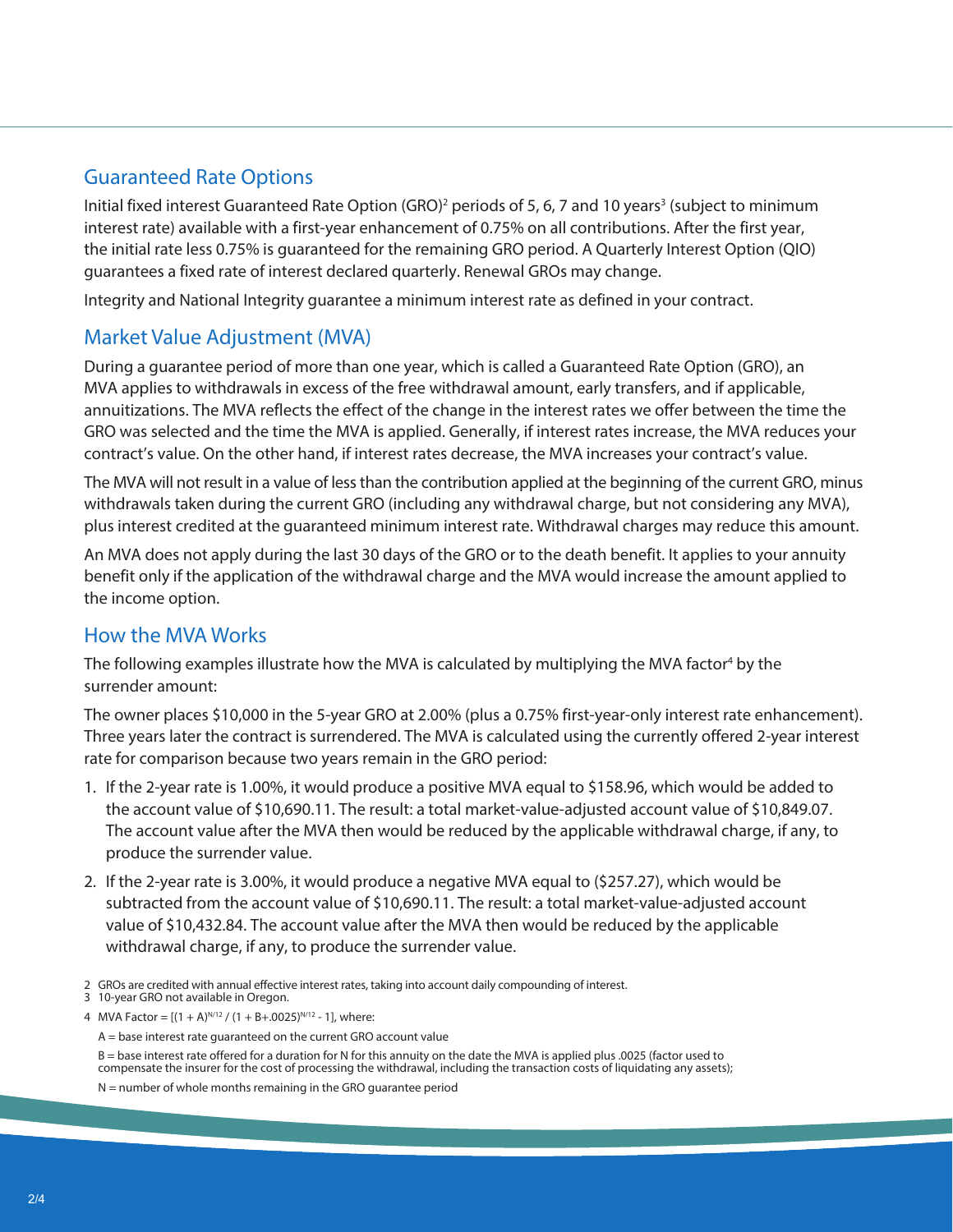## Access for Financial Flexibility

Up to 10% of account value (noncumulative) may be withdrawn each contract year without a withdrawal charge or MVA. Withdrawals of taxable amounts are subject to ordinary income tax and, before age 59½, generally subject to a 10% IRS penalty tax. The \$300 minimum withdrawal amount is reduced to \$100 if taken through a systematic withdrawal program that is available free of charge.

#### Withdrawal Charge Waivers<sup>5</sup>

Provided Integrity and National Integrity receive prior required notification, withdrawal charges and MVA may be waived for hardship distributions. Eligible hardships include disability (National Integrity only) or unemployment, terminal illness and medical care including nursing home, hospital and long-term care facility confinement (Integrity only). Similarly, required minimum distributions also may qualify for waivers.

#### **Transfers**

Transfers can be made to other New Momentum GROs and quarterly interest option at the end of the guarantee period. No MVA applies on transfers from GROs 30 days prior to the end of the current guarantee period. If you do not choose a new guarantee period, your guarantee will renew at the same initial duration, if available. Minimum transfer amount: \$1,000.

### Tax-Deferred Growth

Interest earnings grow tax-deferred until withdrawn, usually at retirement age. The account value grows faster than it would in a currently taxed alternative paying the same interest rate.

#### Income Options for Future Stability

Choose scheduled payments guaranteed to continue for a lifetime, with a 10-year period certain (single or joint). Other options may be available. Income payment guarantees are backed by the claims-paying ability of Integrity or National Integrity.

#### Death Benefit Protection<sup>6</sup>

At the death of the owner during the deferral period, Integrity or National Integrity guarantees that the designated beneficiary who survives the owner's death will receive the account value on the day the death claim is processed.

Death benefit proceeds will be paid directly to the beneficiary without the delay and expense of probate. No withdrawal charge or MVA applies.

<sup>5</sup> Exceptions apply. Hardship waivers are not available in MA and SD. Hardship waiver does not include unemployment in IN, MT, NJ, OR, PA, SC and TX. Waivers applied for disability only in NY.

<sup>6</sup> Before a full annuity option is elected.